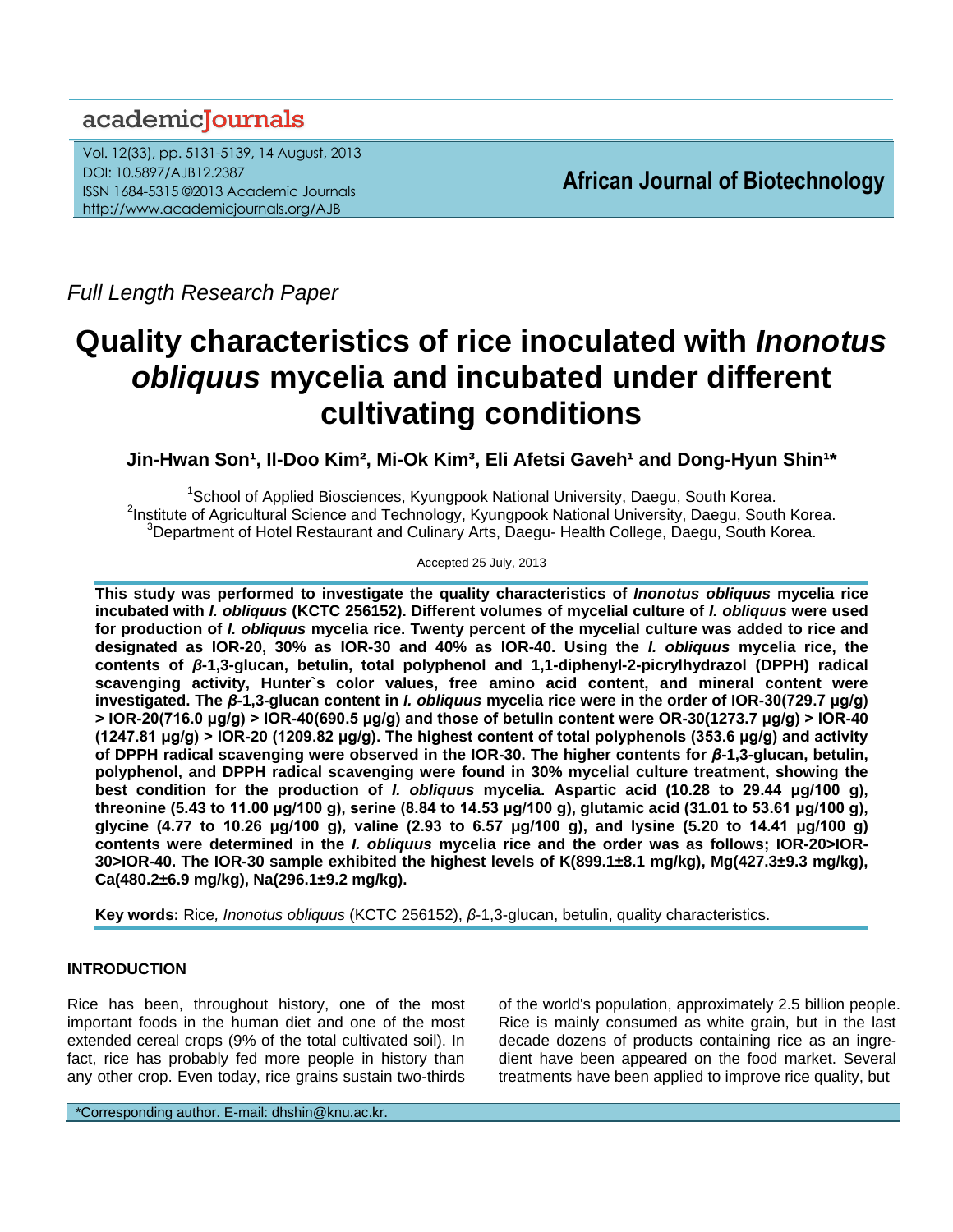no major study on use of the medical mushroom, *Inonotus obliquus*, on rice have been cited (Rosell and Marco, 2008). The most important new pharmaceutical products from medicinal mushrooms include polysaccharides, antioxidants, and lectins (Ng, 2004). The functional role of medical mushrooms include a number of processes from the hydrolysis of macromolecular substrates under extremely low nitrogen content to initiation and maintenance of pathogenesis and also widely used as a source of nutrients and medicines (Kudryavtseva et al., 2008). Polysaccharides are one of the main bioactive constituents of *I. obliquus* with health functions (Myung-ja et al., 2008; Ma et al., 2013). Although, this mushroom has been known to exhibit potent antioxidant activity, the mechanisms responsible for this activity remain unknown (Lee et al., 2007). These medical mushrooms are known in China, Russia, Japan, Korea, as well as the U.S.A. and Canada. There are about 200 species of mushrooms that have been found to markedly inhibit the growth of different kinds of tumors. Searching for new antitumor and other medicinal substances from mushrooms and to study the medicinal value of these mushrooms have become a matter of great significance.

However, most of the origin of mushroom antitumor substances has not been clearly defined. Several antitumor polysaccharides such as mixed-beta-glucans and their protein complexes (e.g. xyloglucans and acidic beta-glucan-containing uronic acid) as well as dietary fibers, lectins and terpenoids have been isolated from medicinal mushrooms. In Japan, Russia, China and the U.S.A., several different polysaccharide antitumor agents have been developed from the fruiting body, mycelia and culture medium of various medicinal mushrooms (*Lentinus edodes, Ganoderma lucidum*, *Schizophyllum commune*, *Trametes versicolor*, *I. obliquus*, *and Flammulina velutipes*). Both cellular components and secondary metabolites of a large number of mushrooms have been shown to affect the immune system of the host and therefore could be used to treat a variety of disease states (Song et al., 2003).

In view of the substantial health and functional benefits of medical mushrooms, this study was set out to evaluate the biochemical properties that *I. obliquus* mycelia inoculum impacts on rice in terms of antioxidant properties and other bioactive compounds.

#### **MATERIALS AND METHODS**

#### **Microorganism and culture**

The strain of *I. obliquus* (KCTC 256152) used in the present experiment was provided by the Korea Research Institute of

Bioscience and Biotechnology (Daejeon, Korea). The stock culture was maintained on potato dextrose agar (PDA) slants. Slants were incubated at 25°C for 20 days and then stored at 4°C for use as subcultures every month.

#### **Inoculum preparation and culture conditions**

*I. obliquus* (KCTC 256152) was initially grown on PDA medium (2.4% potato dextrose broth and 2% agar) in a Petri dish and then transferred to the seed culture medium by punching out 5 mm of the agar plate culture with a sterilized house-developed cutter. The liquid seed cultures were 500 ml Erlenmeyer flask containing 300 ml of PDA medium at 25°C on a rotary shaker incubator at 130 rpm for 10 days.

For the preparation of *I. obliquus* mycelia rice, sterilized rice was incubated with 20, 30 and 40%(v/w) of the seed culture and the fermentation culture was carried out in a 5 L jar fermenter (working volume: 3 L, PH: 5, temperature: 22°C agitation speed: 130 rpm and aeration rate: 1 vvm) for 20 days.

#### **Determination of** *β***-1,3-glucan content**

A 10 g of sample was extracted with 20 ml of methanol at room temperature for overnight. 5 ml of the supernatant obtained by centrifugation and then concentrated under reduced pressure and dissolved in methanol 3 ml was used to measure concentration. Conditions for the HPLC were detector : waters, US/M996, 717 plus photodiode array detector, column :  $\mu$ Bondapak C<sub>18</sub> 10  $\mu$ m 125A, Mobile phase : 20.8% DMSO, Flow rate : 1.0 ml/min, UV detector : 260 nm, injection volume : 10 μl *β*-1,3-glucan (Sigma Co.) was used as a standard (Harada et al., 1968).

#### **Determination of betulin contents**

A 10 g of sample was extracted overnight at room temperature with 20 ml of methanol. 5 ml of the supernatant obtained by centrifugation and then concentrated under reduced pressure and dissolved in 3 ml methanol was used to measure concentration. Conditions for the HPLC were: detector- waters, US/M996, 717 plus photodiode array detector; column- μBondapak  $C_{18}$  10 μm 125A; mobile phase, 86% acetonitrile; Flow rate 1.0 ml/min; UV detector, 200 nm; injection volume, 10 μl Betulin (Sigma Co.) was used as a standard (Oliveira et al., 2002).

#### **Determination of total phenols contents**

The total phenols of the samples were estimated according to the Folin-Ciocalteau method (Singleton et al., 1999). A 50 μl sample were added to 250 μl of undiluted Folin-Ciocalteau-reagent. After 1 min, 750 μl of 20% (w/v) aqueous  $Na<sub>2</sub>CO<sub>3</sub>$  were added, and the volume was made up to 5.0 ml with  $H_2O$ .

The controls contained all the reaction reagents except the extract. After 2 h of incubation at 25°C, the absorbance was measured at 760 nm and compared to a gallic acid calibration curve. Total phenols were determined as gallic acid equivalents (mg gallic acid /g extract), and the values are presented as means of triplicate analyses.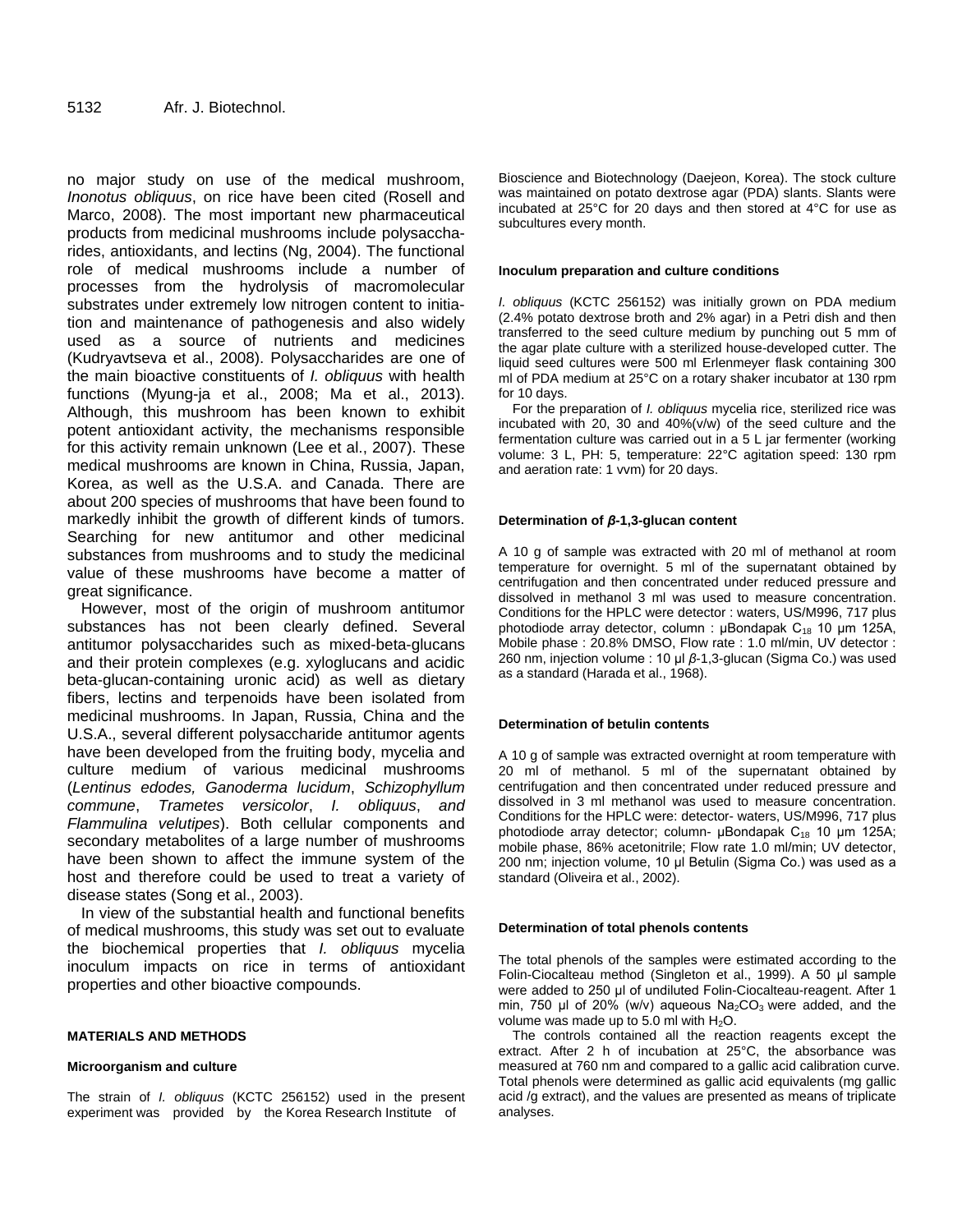

**Figure 1.** Chemical structures of the two glucans.

#### **Determination of antioxidant activity using free radical scavenging activity (DPPH')**

The DPPH' (1,1-diphenyl-2-picrylhydrazol) radical scavenging activity of sample was measured as follows: A 0.5 mM solution of DPPH' in methanol and 0.05 M acetate buffer pH 5.5 was prepared.

An aliquot of 0.1 ml (at concentrations 0.5 to 1 ㎎/ml) of an antioxidant extract solution was added to 2 ml acetate buffer, 1.9 ml methanol and 1 ml DPPH' solution.

Blanks contained 2 ml acetate buffer, 1.9 ml methanol and 0.1 ml cherry wine, while the control contained 2 ml acetate buffer, 1 ml DPPH' and 2 ml methanol. The mixture was shaken immediately after adding DPPH' and allowed to stand at room temperature in the dark, and the decrease in absorbance at 517 nm using a Shimadzu UV-1700UV spectrophotometer was measured after 30 min until they reached a plateau. All determinations were performed in duplicate. The inhibitory percentage of the DPPH' radical by the samples was calculated according to Shyu and Hwang (2002) as follows:

Scavenging effect (%) =  $[(A_0 - (A - A_b))/A_0] \times 100$ 

Where  $A_0$  is the  $A_{517}$  of DPPH' without sample (control), A is the  $A_{517}$ of sample and DPPH', and  $A_0$  is the  $A_{517}$  of sample without DPPH' (blank).

#### **Colour measurement**

 $L^*$  (lightness),  $a^*$  (redness,  $+$  or greenness,),  $b^*$  (yellowness,  $+$  or blueness,) values of sample powder were measured using a Minolta Chroma meter CR-300 (Minolta Corp., Japan). A Minolta calibration plate (YCIE =  $94.5$ , XCIE =  $0.3160$ , YCIE =  $0.330$ ) and a Hunter Lab standard plate  $(L^* = 97.51, a^* = 0.18, b^* = +1.67)$  were used to standardize the instrument with D65 illuminant. Colour was measured directly on three zones of the sample and the average was calculated.

#### **Determination of free amino acid content**

A 1 g of sample was hydrolyzed with 6 N HCl (10 ml) in a sealedvaccum ampoule at 110°C for 24 h for amino acid composition analysis. The HCl was removed from the hydrolyzed sample on a

rotary evaporator, brought to a known volume (5 ml) with 0.2 M sodium citrate buffer (pH 2.2). The sample was passed through a C-18 Sep Pak (Waters Co. Milford, USA) cartridge and filtered through a 0.22 μm membrane filter (Millipore, USA). Amino acids were determined on an automatic amino acid analyzer (Biochrom-20, Pharacia Biotech Co., Swiss).

#### **Determination of mineral content**

About 0.5 ml sample was put into a cup and 15 ml pure  $HNO<sub>3</sub>$  was added. A solution was diluted to certain volume with distilled water. Mineral concentrations were determined by inductively coupled plasma atomic emission spectrometer (ICP AES: Varian Vista) (Skujins, 1998). The instrument was calibrated using known standards for each mineral. Average values of 2 replicate samples are reported.

#### **Statistical analysis**

All values for each group are given as means  $\pm$  standard deviation. The data were analysed using one-way analysis of variance (ANOVA) followed by Duncan's multiple-range test (DMRT) using the SAS system (version 8.2). *P*-values less than 0.05 were considered to be statistically significant.

#### **RESULTS AND DISCUSSION**

#### *β***-1,3-Glucan content**

*β*-1,3-Glucan content varied significantly among the rice incubated with three different levels of *I. obliquus* mycelia inoculum. Incubating rice with 20% concentration of the *I. obliquus* mycelial culture (IOR - 20) reduced *β*-1,3-glucan content by 6.58% over what pertained (740 μg/g) with those inoculated with 30% *I. obliquus* mycelial culture (IOR - 30). Increasing the concentration of the Inoculum applied to rice to 40% (IOR - 40) produced significantly low amounts of *β*-1,3-glucan (680 μg/g) compared to the 30% level (IOR - 30).

This therefore established the 30% *I. obliquus* mycelial culture (IOR - 30) as the optimum level of *I. obliquus* extract to derive the highest functional properties when used on rice. The chemical structure of the two types of glucans obtained, *β*-1,3-glucan and *β*-1,6-glucan, are shown in Figure 1 whiles the trend of results is presented in Figure 2. Rhee et al. (2008) indicated that the extraction method does not affect *β*-glucan content in *Inonotus obliquus* as indicated by no significant difference between extraction method in comparative study of analytical methods for alkali-soluble *β*-glucan in *Inonotus obliquus*. Harikrishnan et al. (2012) suggested that supplementation diet with the mushroom positively enhances the immune system and confers diseases resistance which may be potentially used as an immunoprophylactic.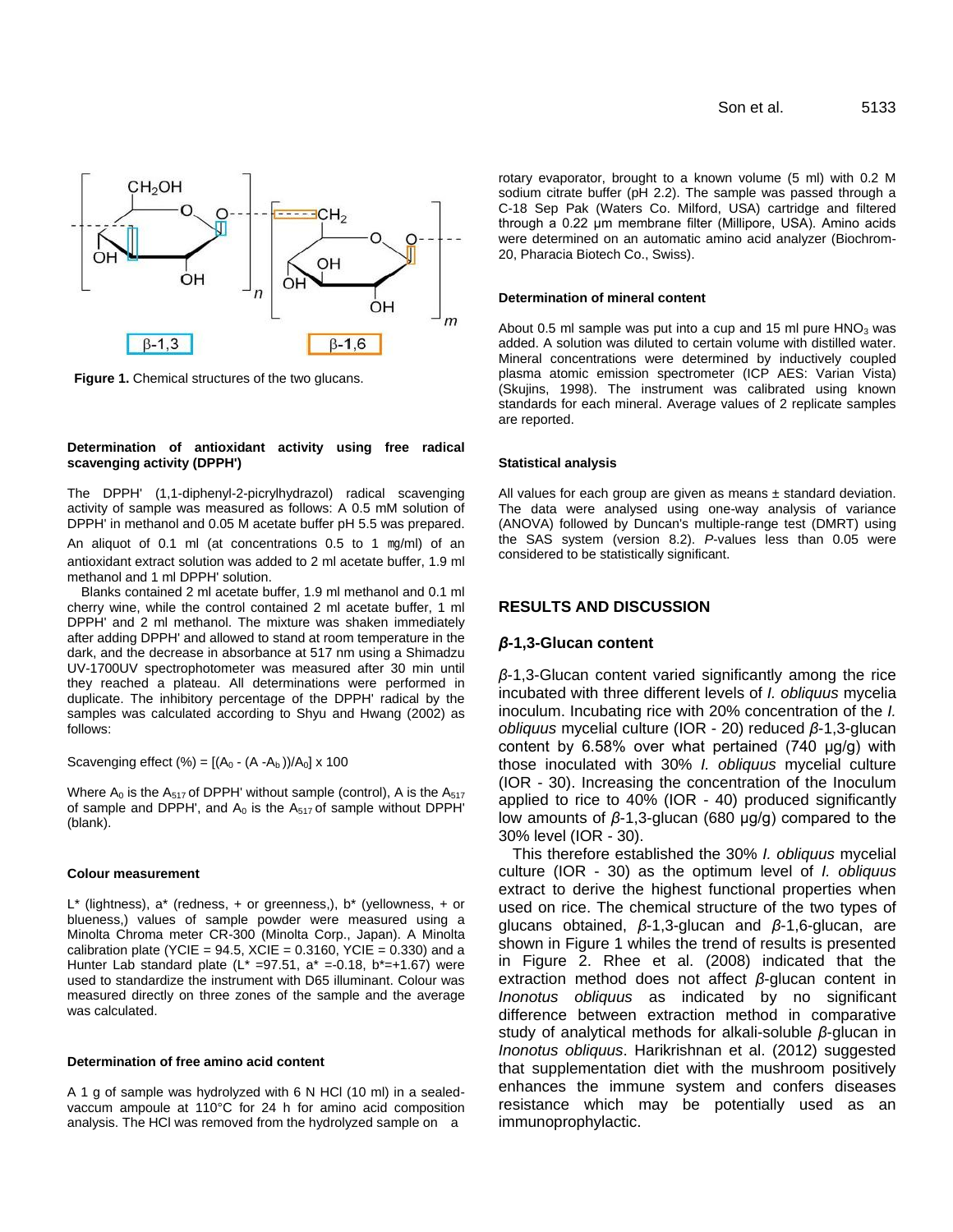

**Figure 2.** The content of *β*-1,3-Glucan in rice incubated with mycelial culture of *Inonotus obliquus*. 1 IOR-20, Rice incubated with 20%(v/w) of mycelial culture of *Inonotus obliquus.* IOR-30, Rice incubated with 30%(v/w) of mycelial culture of *Inonotus obliquus*. IOR-40, Rice incubated with 40%(v/w) of mycelial culture of *Inonotus obliquus.*<sup>2</sup>Each data represents the mean±SD of three independent experiments.



**Figure 3.** Chemical structure of betulin.

Smiderle et al. (2008) reported that animals previously treated with the glucan showed a reduction of writhes and also caused significant inhibition of both the early (neurogenic pain) and the late phases. These data showed that the glucan had potent anti-inflammatory and analgesic (antinociceptive) activities, possibly by the inhibition of pro-inflammatory cytokines. In a study of in mice, Mizuno et al. (1999) observed that the mushroom (*Inonotus obliquus*) produced an enzyme inhibitory activity and hypoglycemic effects in normal mice with both water-soluble and water-insoluble polysaccharides. The active principles were *β*-glucan, heteroglucan, and their protein complexes. No clear antienzymic traits were recognized by polysaccharides prepared from mycelia.

## **Betulin content**

Betulin content, just as *β*-1,3-glucan, was highest (1284.3 μg/g) in the rice inoculated with 30% *I. obliquus* mycelial culture (IOR - 30) compared to those incubated with 20% (IOR - 20) and 40% (IOR - 40) of the inoculum which produced 1186.3 and 1235.7 μg/g β-1,3-glucan contents, respectively. This represents an 8.3% higher content of the compound in rice with 30% of the inoculum (IOR - 30) over those receiving 20% of the mycelial culture (IOR - 20) and an increase of 6.6% over rice incubated to 40% of *I. obliquus* (IOR - 40). This showed that inoculating rice with 30% concentration of the inoculum (IOR - 30) was the most appropriate concentration for obtaining maximum biochemical activity from *I. obliquus* application to rice. The chemical structure of Betulin is shown in Figure 3 and Figure 4 shows the trend of results. In a study concerned with optimization of submerged culture conditions for the mycelial growth and botulin production by *I. obliquus*, Bai et al. (2012) proved that mycelial growth and pellet morphology (that is, compactness, mean diameter and roughness) may be the critical para-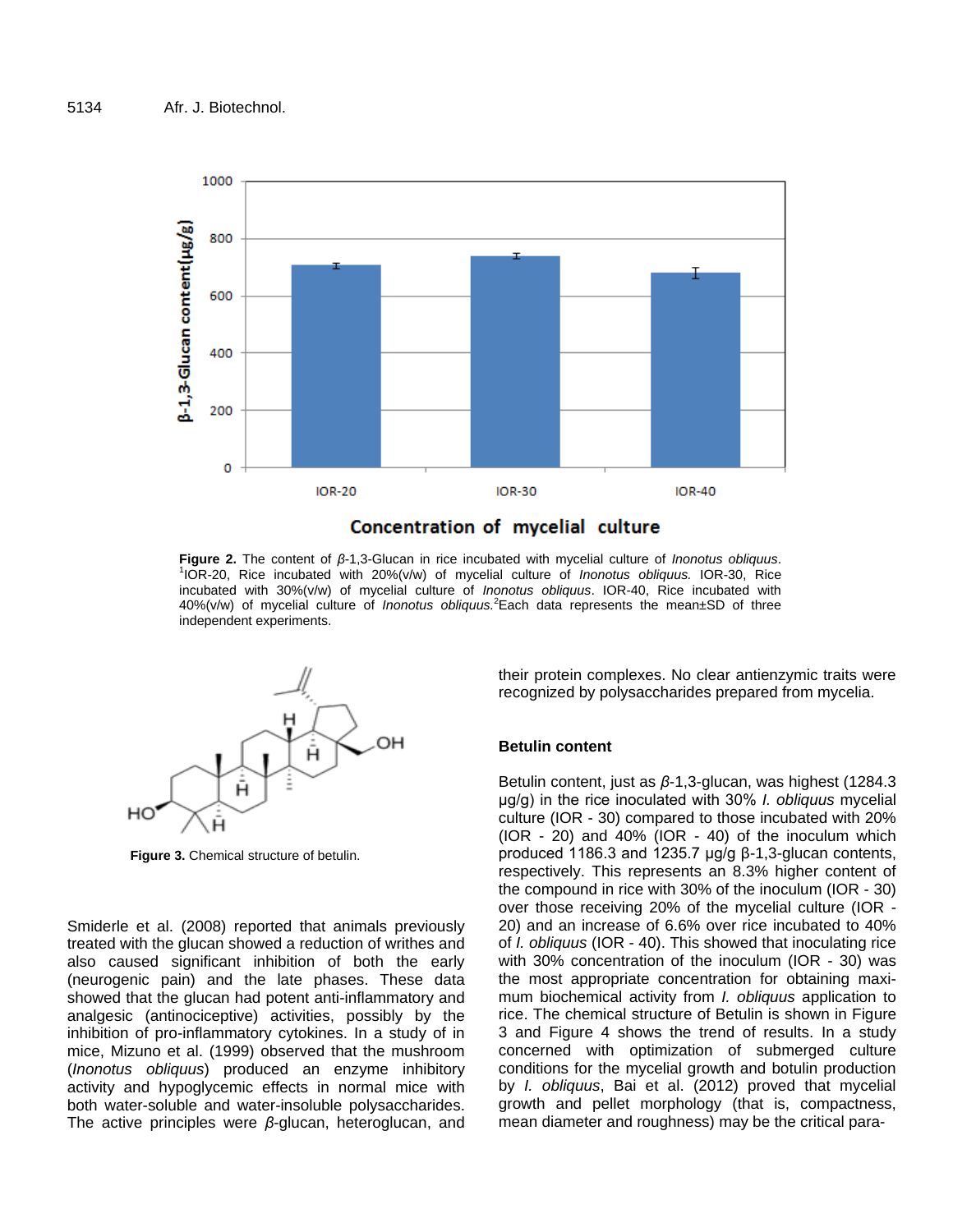

## Concentration of mycelial culture

**Figure 4.** The content of betulin in rice incubated with mycelial culture of *Inonotus obliquus*. 1 IOR-20, Rice incubated with 20%(v/w) of mycelial culture of *Inonotus obliquus.* IOR-30, Rice incubated with 30%(v/w) of mycelial culture of *Inonotus obliquus*. IOR-40, Rice incubated with 40%(v/w) of mycelial culture of *Inonotus obliquus.*<sup>2</sup>Each data represents the mean±SD of three independent experiments.

**Table 1.** Antioxidant capacity and total polyphenol content of *Inonotus obliquus* rice.

| ${\sf Sample}^1$ | <b>DPPH</b>                   | <b>Total polyphenol content</b> |  |  |
|------------------|-------------------------------|---------------------------------|--|--|
|                  | (% dry matter edible part)    | (µg/g dry matter edible part)   |  |  |
| Polished rice    | 70.75±1.27 <sup>d2</sup>      | $114.7 \pm 10.2$ <sup>c</sup>   |  |  |
| Brown rice       | $77.82 \pm 1.31$ <sup>c</sup> | $310.5 \pm 12.3^b$              |  |  |
| <b>IOR-20</b>    | $91.84 \pm 2.21$ <sup>a</sup> | $353.6 \pm 23.1^a$              |  |  |
| <b>IOR-30</b>    | $86.82 \pm 1.07^b$            | $102.9 \pm 19.1$ <sup>d</sup>   |  |  |
| <b>IOR-40</b>    | $90.73 \pm 1.21^a$            | $319.4 \pm 16.2^b$              |  |  |
|                  |                               |                                 |  |  |

1 IOR-20, Rice incubated with 20%(v/w) of mycelial culture of *Inonotus obliquus.* IOR-30, Rice incubated with 30%(v/w) of mycelial culture of *Inonotus obliquus*. IOR-40, Rice incubated with 40%(v/w) of mycelial culture of *Inonotus obliquus.* <sup>2</sup>Quoted values are means of triplicate experiments. Different superscripts within the same column indicate significant differences (P < 0.05).

meters affecting betulin production which helps to scavenge DPPH radical and hydroxyl radical. Won et al. (2011) indicated that this potential allows for regulation of immune responses through suppression of *in vivo* growth of melanoma tumor in tumor bearing mice receiving oral administration of polysaccharides isolated from fruiting body of *I. obliquus*.

## **Total phenolic content and DPPH radical scavenging ability**

The rice inoculated with *I. obliquus* mycelial culture exhibited higher DPPH antioxidant activity compared to the polished and brown rice which were of significantly less antioxidant activity (Table 1). Incubating rice with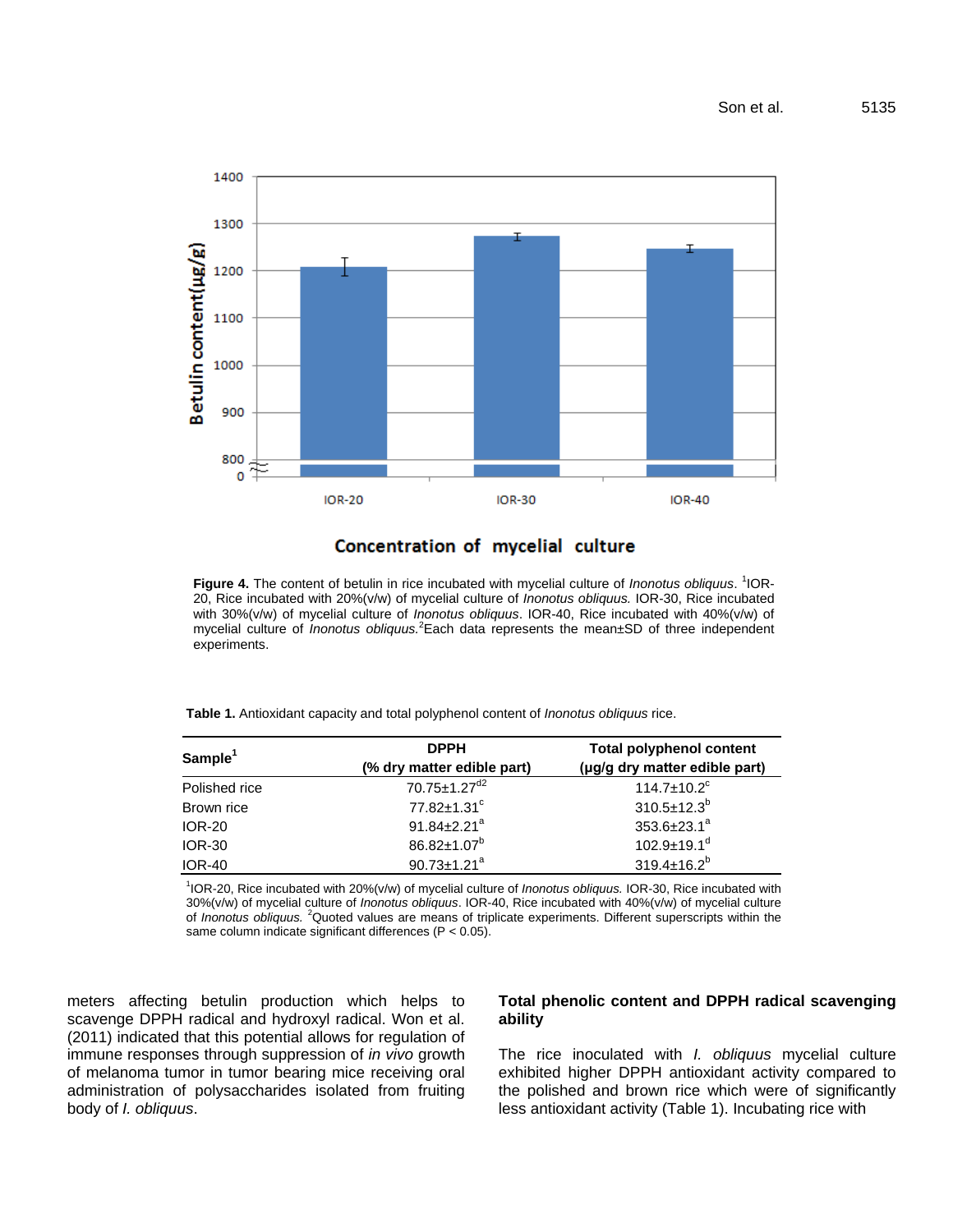| Sample <sup>1</sup> | Color value <sup>2</sup>       |                               |                               |  |
|---------------------|--------------------------------|-------------------------------|-------------------------------|--|
|                     | L (Lightness)                  | a (Redness)                   | b (Yellowness)                |  |
| Polished rice       | 91.43 $\pm$ 1.09 $^{a}$        | $-0.82 \pm 0.09$ <sup>d</sup> | $6.61 \pm 0.89^2$             |  |
| <b>IOR-20</b>       | 79.17±2.21 <sup>b3</sup>       | $1.74 \pm 0.31$ <sup>c</sup>  | $16.19 \pm 0.72$ <sup>a</sup> |  |
| <b>IOR-30</b>       | 62.80 $\pm$ 1.17 $\textdegree$ | $3.21 \pm 0.21$ <sup>a</sup>  | $13.57 \pm 1.09^b$            |  |
| <b>IOR-40</b>       | $56.96 \pm 1.07$ <sup>d</sup>  | $2.83 \pm 0.16^b$             | $8.51 \pm 1.72$ <sup>c</sup>  |  |

**Table 2.** Hunter`s color values of *Inonotus obliquus* rice.

1 IOR-20, Rice incubated with 20%(v/w) of mycelial culture of *Inonotus obliquus.* IOR-30, rice incubated with 30%(v/w) of mycelial culture of *Inonotus obliquus*. IOR-40, Rice incubated with 40%(v/w) of mycelial culture of *Inonotus obliquus.* <sup>2</sup> L, lightness (100, white; 0, black), a, redness (-, green; +, red); b: yellowness (-, blue; +, yellow). <sup>3</sup>Quoted values are means of triplicate experiments. Different superscripts within the same column indicate significant differences ( $P < 0.05$ ).

20% *I. obliquus* mycelial culture (IOR - 20) produced the highest (91.84%) antioxidant activity followed by incubation with 40% of the mycelial culture (IOR - 40) which had a similar antioxidant capacity (90.73%) as incubating with 20% of the inoculum (IOR - 20). Among the *I. obliquus* innoculations, antioxidant capacity was lowest (86.84% DPPH and 102.9 μg/g total phenol content) when the rice was incubated with 30% of the mycelia (IOR - 30). The ideal *I. obliquus* incubation condition for maximum antioxidant activity in rice was obtained when the rice was treated to 20%(v/w) mycelial culture (IOR - 20) as this produced the highest DPPH percentage in the edible part and a commensurate high total phenyl content of 353.6 μg/g. incubating rice with a high dose of more than 30% of *Inonotus obliquus* mycelial culture as occurred in the 40% (IOR - 40) level did not promote increased antioxidant capacity and total phenol content of rice.

Lee et al. (2007) indicated that though methathanol extracts of the mushroom produced significant scavenging for ABTS radical cations and DPPH radical, the mechanism for antioxidant activity of *I. obliquus* remains unknown. However, Saltarelli et al. (2009) indicated that such antioxidant activity of *I. obliquus* may be influenced by the low molecular weight compound which has been found to produce significant antioxidative properties with a correlation between total phenol content and DPPH scavenging activity. Ma et al. (2012a) explained that *I. obliquus* polysaccharides has a hyperbranched conformation with triple helix, higher antioxidant abilities on DPPH radical scavenging, ferricreducing power and lipid peroxidation inhibition activity which could have transferred antioxidative properties to the inoculated rice especially when the rice was inoculated with 30% (IOR - 30) of the mycelial culture. Freeze drying was found as a good choice for the preparation of polysaccharides from *I. obliquus* and could

be used to produce antioxidants for food industry.

Ma et al. (2012b) concluded that chemical modification of polysaccharides exerted potent biological property which was related to the physicochemical properties that may have been in detection with inoculation of rice. The 30% (IOR - 30) *I. obliquus* mycelial culture could have produced higher amounts of free phenolics accounting for the significantly high antioxidant capacity at that level of inoculum concentration. Ju et al. (2010) found that free phenolics produced during inoculation of the rice with the mycelia culture could have significantly enhanced the radical scavenging activity of treated rice. Xu and Zhu (2011) found that in dose-dependent experiments, antioxidant activity of *I. obliquus* on production and antioxidant activity of extracellular (EPC) and intracellular phenolic compounds (IPC) by *I. obliquus* from corn stover medium demonstrated a significantly stronger free radical scavenger activity against DPPH and hydroxyl radicals similar to the effect exhibited by different doses of *I. obliquus* in rice in this study. Hu et al. (2009) explained that the different biological activities among the untreated rice and those incubated with the *I. obliquus* mycelial extracts may be attributed to the chemical composition of the inoculum, partially supported by polysaccharide, protein and phenolic content.

## **Colour values**

Polishing increased the lightness of rice to 91.43 with low yellowness of 6.61 and a negative redness (-0.82) which varied significantly from rice incubated with the *I. obliquus* mycelia culture (Table 2). Following a similar trend as antioxidant and total phenol content, rice incubated with 30% of the inoculum (IOR - 30), was of greater lightness (62.80) and redness (3.21) and moderate yellowness (16.91) compared to the other *I. obliquus* mycelial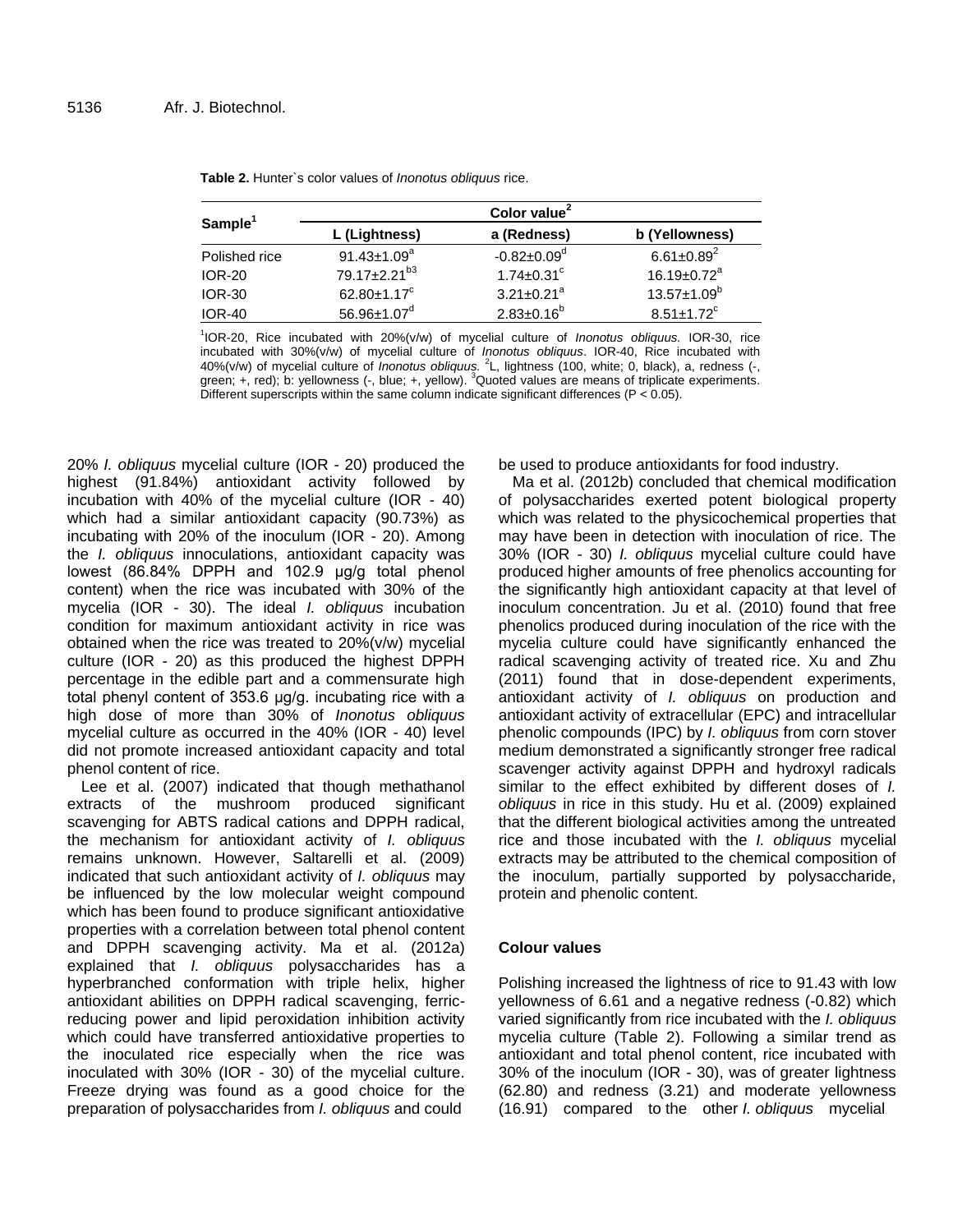**Table 3.** Free amino acid composition(μg/100 g-dry weight) of *Inonotus obliquus* rice<sup>1</sup>.

| Amino acid                 | <b>IOR-20</b>   | <b>IOR-30</b> | IOR-40    |
|----------------------------|-----------------|---------------|-----------|
| O-Phospho-L-serine         | ND <sup>2</sup> | <b>ND</b>     | <b>ND</b> |
| Taurine                    | ND              | ND            | <b>ND</b> |
| O-PhosphoEthanolAmine      | <b>ND</b>       | <b>ND</b>     | ND        |
| Urea                       | <b>ND</b>       | ND            | ND        |
| L-Aspartic acid            | $29.44^{3}$     | 11.03         | 10.28     |
| Hydroxy-L-proline          | <b>ND</b>       | <b>ND</b>     | <b>ND</b> |
| L-Threonine                | 11.00           | 7.10          | 5.43      |
| L-Serine                   | 14.53           | 11.33         | 8.84      |
| L-Aspargine                | <b>ND</b>       | 14.74         | <b>ND</b> |
| L-Glutamic acid            | 53.61           | 32.84         | 31.01     |
| L-Sarcosine                | ND              | ND            | ND        |
| L-a-Aminoadipic acid       | <b>ND</b>       | <b>ND</b>     | <b>ND</b> |
| L-Proline                  | <b>ND</b>       | <b>ND</b>     | ND        |
| Glycine                    | 10.26           | 5.41          | 4.77      |
| L-Alanine                  | 20.42           | 16.32         | 25.93     |
| L-Citrulline               | <b>ND</b>       | ND            | <b>ND</b> |
| L-a-Amino-n-butylric acid  | <b>ND</b>       | <b>ND</b>     | <b>ND</b> |
| L-Valine                   | 6.57            | 3.16          | 2.93      |
| L-Cystine                  | <b>ND</b>       | <b>ND</b>     | ND        |
| L Methionine               | <b>ND</b>       | <b>ND</b>     | <b>ND</b> |
| Cystathionine              | ND              | 11.58         | 10.28     |
| L-Isoleucine               | 10.61           | <b>ND</b>     | <b>ND</b> |
| L-Leucine                  | 19.54           | 7.97          | ND        |
| L-Tyrosine                 | 6.77            | 6.95          | 9.15      |
| <b>B-Alanine</b>           | <b>ND</b>       | <b>ND</b>     | ND        |
| L-Phenylalanine            | 13.27           | 9.72          | 12.22     |
| D,L-B-Aminoisobutyric acid | <b>ND</b>       | <b>ND</b>     | <b>ND</b> |
| L-Homocystine              | <b>ND</b>       | <b>ND</b>     | <b>ND</b> |
| r-Amino-n-butyric acid     | <b>ND</b>       | <b>ND</b>     | ND        |
| Ethanolamin                | <b>ND</b>       | <b>ND</b>     | <b>ND</b> |
| Ammonium Chloride          | 52.72           | 78.59         | 107.21    |
| Hydroxylysine              | ND              | ND            | ND        |
| L-Ornithine                | 11.41           | 9.93          | 19.20     |
| L-Lysine                   | 14.41           | 9.30          | 5.20      |
| 1-Methyl-L-histidine       | <b>ND</b>       | <b>ND</b>     | <b>ND</b> |
| L-Histidine                | <b>ND</b>       | 8.53          | ND        |
| L-Tryptophan               | <b>ND</b>       | <b>ND</b>     | ND        |
| 3-Methyl-L-histidine       | <b>ND</b>       | <b>ND</b>     | <b>ND</b> |
| L-Anserine                 | <b>ND</b>       | <b>ND</b>     | ND        |
| L-Carnosine                | <b>ND</b>       | <b>ND</b>     | <b>ND</b> |
| L-Arginine                 | 29.24           | 27.41         | 27.65     |

 $10R-20$ , Rice incubated with 20%(v/w) of mycelial culture of *Inonotus obliquus.*IOR-30; Rice incubated with 30%(v/w) of mycelial culture of *Inonotus obliquus*. IOR-40, Rice incubated with 40%(v/w) of mycelial culture of *Inonotus obliquus.*<sup>2</sup>ND, not detected. <sup>3</sup>Quoted values are means of triplicate experiments.

inoculated rice in which the 20% incubation with the fungi

Son et al. 5137

(IOR - 20) was of high level of lightness (79.17) and the 40% incubation with the inoculum (IOR - 40) showed very low yellowness level (8.51). The color expression of inoculating rice with *I. obliquus* mycelia culture seemed similar to parboiling where the color of rice increased with severity of parboiling conditions. Redness increased more than yellowness when parboiling brown rice. It changed the levels of glucose, fructose, sucrose and maltose (Lamberts et al., 2008). The results show that treatment of rice with extract of the medical mushroom impacts significant improvement in rice quality by enhancing the redness and yellowness of rice while reducing lightness.

## **Free amino acid content**

Free amino acid content showed varied degrees of detection in the various *I. obliquus* mycelia treated samples (Table 3). Where the amino acids were detected, slightly higher levels of the amino acids occurred when incubated under  $20\%$  (IOR - 20) and  $40\%$  (IOR -  $40$ ) concentration of the inoculum, respectively, than was observed when 30% concentration of *I. obliquus* mycelia culture (IOR - 30) was applied to the rice. Asparagine was detected in the 30% treatment level (IOR - 30), but not in the 20% (IOR - 20) and the 40% incubations (IOR - 40). Isoleucine occurred only at low concentrations at 20% incubation of *I. obliquus* mycelia but not at higher levels of concentration of the inoculum. Total amino acid content was highest at the 40% incubation of rice with the mushromm (IOR - 40) and least at the 20% incubation level (IOR - 20) level of *I. obliquus* mycelial treatment of rice.

Borah and Johari (1987) showed high amino acid content in grains, indicated that higher levels of reduced nitrogen, efficient translocation of vegetative nitrogen into developing grains, higher level of free amino acids and higher rate of incorporation of amino acids into grain proteins were some of the important factors for higher protein content rice grains. Pineda-Hidalgo et al. (2011) indicated that the increased levels of free amino acids in rice are mainly due to the reduction of storage proteins and the failure to incorporate their amino acids into other proteins, as well as the alteration of carbohydrate metabolism that may favor amino acid biosynthesis. Das et al. (2008) suggested that treatment of rice with cellulase enzymes of microbial sources increases water uptake ratio, volume expansion ratio with reduced cooking time and better cooking and nutritional attributes over untreated brown rice. The color expressions obtained in this study are comparative to the findings of Frank et al. (2012) who showed that with treatment of rice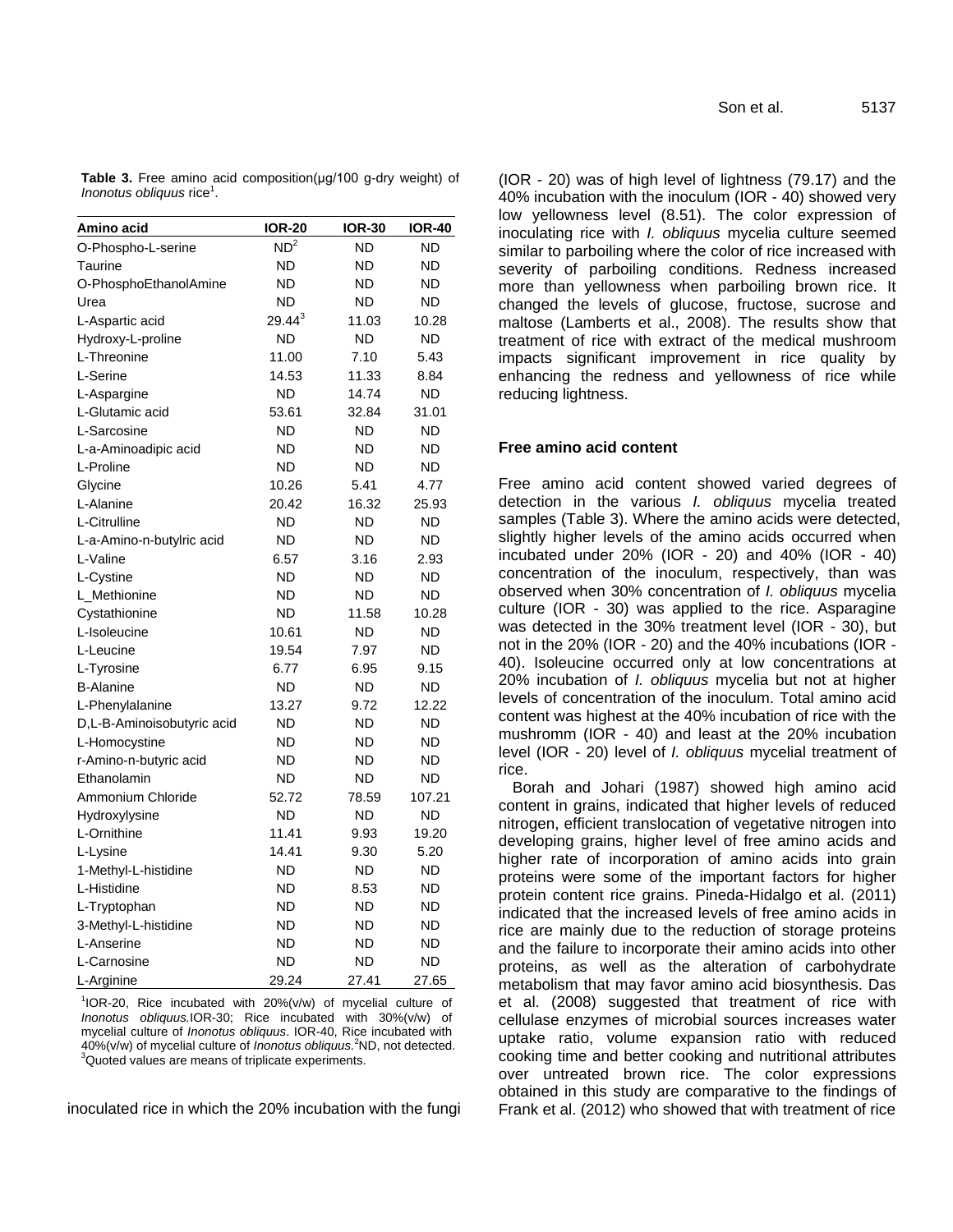| Sample <sup>1</sup> | Element (mg/kg-dry weight)    |                   |                              |                       |                 |           |     |
|---------------------|-------------------------------|-------------------|------------------------------|-----------------------|-----------------|-----------|-----|
|                     |                               | Mq                | Сa                           | Na                    | Fe              | Ζn        | Mn  |
| <b>IOR-20</b>       | $746.1 \pm 7.1$ <sup>c2</sup> | $375.2 + 8.2^c$   | $450.3 \pm 5.7$ <sup>c</sup> | $252.2 + 6.1^{p}$     | ND <sup>3</sup> | <b>ND</b> | ND. |
| <b>IOR-30</b>       | $899.1 + 8.1^a$               | $427.3 \pm 9.3^a$ | $480.2 \pm 6.9^a$            | $296.1 + 9.2^a$       | <b>ND</b>       | ND        | ND. |
| <b>IOR-40</b>       | $812.1 + 10.1b$               | $396.2 + 7.5^{p}$ | $467.4 + 7.8^{b}$            | $226.5 + 7.3^{\circ}$ | <b>ND</b>       | ND        | ND  |

**Table 4.** Mineral contents of *Inonotus obliquus* rice.

1 IOR-20, Rice incubated with 20%(v/w) of mycelial culture of *Inonotus obliquus.* IOR-30, Rice incubated with 30%(v/w) of mycelial culture of *Inonotus obliquus*. IOR-40, Rice incubated with 40%(v/w) of mycelial culture of *Inonotus obliquus.*<sup>2</sup>Quoted values are means of triplicate experiments. Different superscripts within the same column indicate significant differences (P < 0.05). <sup>3</sup>ND, not detected.

with *I. obliquus* mycelial culture; the treatment exhibited higher levels of fatty acid methyl esters, free fatty acids, organic acids and amino acids. Ohtsubo et al. (2005) shown that the highly nutritious product resulting from applying treatments such as pre-germination and inoculating rice with *I. obliquus* mycelial culture would be acceptable to consumers or the food industry as a promising foodstuff containing more nutritional and biofunctional components than ordinary rice products.

## **Mineral content**

The mineral contents (K, Mg, Ca, Na, Fe, Zn and Mn) of *I. obliquus* mycelia incubated rice showed significant differences across all treatments (Table 4). The 30% *I. obliquus* incubated rice (IOR - 30) produced the optimum level (899.1 mg/kg dry weight) of K, but a 20% (IOR - 20) and 40% (IOR - 40), incubations of rice with the inoculum reduced K content of rice. Mg also produced similar effect as the expression of K where 40% inoculation (IOR - 40) stimulated the highest (427.3 mg/kg dry weight) Mg accumulation. Incubation of the rice with 20% (IOR - 20) and 40% (IOR - 40) concentration of the *I. obliquus* gave significantly low amounts of Ca and Na as were observed with all the other minerals. This showed that treatment of the rice with 20 and 40% concentrations of *I. obliquus* may not contribute significantly to mineral accumulation in rice. For best performance, however, treatment with 30% concentration of the *I. obliquus* mycelial extract would produce the most significant effect in minerals content of rice. Among the three levels of *I. obliquus* treatment, Fe, Zn and Mn were not detected just as heavy metals AS, Pd, Cd and Hg (date not shown), indicating the hygienic condition under which experiment was conducted.

Rivero-Huguet (2007) indicated that in terms of mineral composition, potassium (K) is the most abundant mineral found in rice (brown, parboiled brown, milled and parboiled milled rice) followed by magnesium (Mg) and calcium (Ca). Among microelements, the presence of Cu, Fe, molybdenum (Mo), manganese (Mn), sodium (Na) and Zn in rice is significant. It is generally accepted that as greater amounts of rice bran are removed from the grain during milling and polishing, more vitamins and minerals are lost. Milled rice shows a significantly lower content of K, Mg, Mn, Na and Zn than brown rice, therefore, the higher levels of minerals obtained with treatment of rice with the *I. obliquus* mycelial extract enhances the quality of rice for human consumption.

## **ACKNOWLEDGEMENTS**

This research was supported by Kyungpook National University Research Fund, 2012

## **REFERENCES**

- Bai YH, Feng YQ, Mao DB, Xu CP (2012). Optimization for betulin production from mycelial culture of *Inonotus obliquus* by orthogonal design and evaluation of its antioxidant activity. J. Taiwan Inst. Chem. Eng. http://dx.doi.org/10.1016/j.jtice.2012.03.004
- Borah RC, Johari RP (1987). Uptake and Assimilation of Nitrogen and its Relationship to Grain Protein Accumulation in Field-Grown Rice (Oryza sativa L.) II. Protease Activity, Reduce Nitrogen, FreeAmino Acid Content in Different Organs, Incorporation of [U-14C]-Leucine and Accumulation of Grain Protein. Biochem. Physiolog. Pflanzen. 182(4):333-341.
- Das M, Banerjee R, Bal S (2008). Evaluation of physicochemical properties of enzyme treated brown rice (Part B). LWT. Food Sci. Tech. 41(10):2092-2096.
- Frank T, Reichardt B, Shu Q, Engel KH (2012). Metabolite profiling of colored rice (Oryza sativa L.) grains. J. Cereal Sci. 55(2):112-119.
- Harada T, Misaki J, Saito H (1968). Curdlan: A Bacterial Gel-Forming B-1,3-Glucan. Arch. Biochem. Biophysics. 124:292-2
- Harikrishnan R, Balasundaram C, Heo MS (2012). *Inonotus obliquus* containing diet enhances the innate immune mechanism and disease resistance in olive flounder Paralichythys olivaceus against Uronema marinum. Fish Shellfish Imm. 32(6):1148-1154.
- Hu H, Zhang Z, Lei Z, Yang Y, Sugiura N (2009). Comparative study of antioxidant activity and antiproliferative effect of hot water and ethanol extracts from the mushroom *Inonotus obliquus*. J. Biosci. Bioeng. 107(1):42-48.